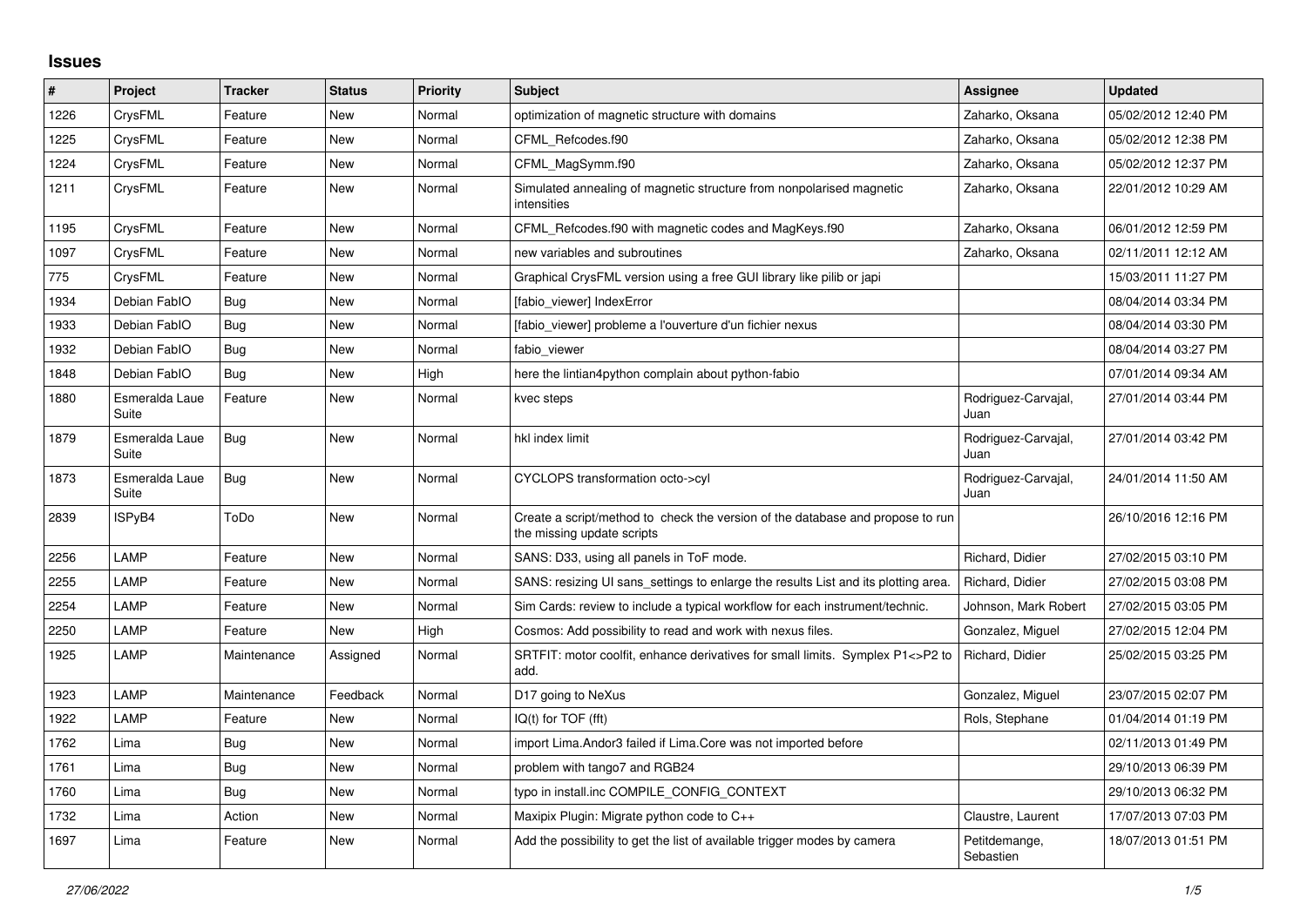| #    | Project | <b>Tracker</b> | <b>Status</b> | <b>Priority</b> | <b>Subject</b>                                                                           | Assignee                   | <b>Updated</b>      |
|------|---------|----------------|---------------|-----------------|------------------------------------------------------------------------------------------|----------------------------|---------------------|
| 1548 | Lima    | Bug            | New           | Normal          | Xpad plugin: move task inside the plugin                                                 | Langlois, Florent          | 17/12/2012 02:56 PM |
| 1510 | Lima    | <b>Bug</b>     | New           | Normal          | simulator test suite left files on the filesystem                                        | Petitdemange,<br>Sebastien | 03/12/2012 09:33 AM |
| 1269 | Lima    | Feature        | New           | Normal          | ADSC: Change the functionning of the exposure time / Stop acquisition                    | NOUREDDINE, Arafat         | 19/07/2012 11:56 AM |
| 1191 | Lima    | Feature        | New           | Normal          | Having the possibility to get the last error message                                     | Petitdemange,<br>Sebastien | 08/03/2013 03:53 PM |
| 1353 | mxCUBE  | Action         | New           | Normal          | Convert Tine module code to use the Poller module and gevent async watcher<br>for events |                            | 28/06/2012 01:45 PM |
| 1203 | mxCUBE  | Feature        | New           | Normal          | Keyword change for detector-dependent parameters                                         | Beteva, Antonia            | 13/01/2012 02:51 PM |
| 1201 | mxCUBE  | Action         | New           | Normal          | Make sure model-view-controller design is properly followed                              |                            | 13/01/2012 02:47 PM |
| 1200 | mxCUBE  | Support        | New           | Normal          | git pushes should send emails to developer members                                       |                            | 13/01/2012 02:45 PM |
| 1199 | mxCUBE  | Action         | New           | Normal          | Make existing hardware objects and bricks ESRF-independent                               |                            | 13/01/2012 02:48 PM |
| 1198 | mxCUBE  | Action         | New           | Normal          | Explicit abstract interfaces for Hardware Objects                                        | Oscarsson, Marcus          | 13/01/2012 11:32 AM |
| 2207 | nMOLDYN | Feature        | New           | Normal          | Limit number of frames to optimize prime factors                                         |                            | 18/12/2014 11:20 AM |
| 2036 | nMOLDYN | <b>Bug</b>     | New           | High            | documentation generation                                                                 | Pellegrini, Eric           | 02/07/2014 10:33 AM |
| 3682 | Nomad   | Feature        | New           | High            | "Wait" and "Count (in time)" commands for D4                                             | Cecillon, Franck           | 05/11/2019 10:32 AM |
| 1469 | Nomad   | Feature        | New           | Normal          | D20: ALL "condition families" in Parameter survey !!!                                    | Cecillon, Franck           | 24/10/2012 09:54 AM |
| 1468 | Nomad   | <b>Bug</b>     | New           | Normal          | D20: roirate and roisum do not work in conditions                                        | Cecillon, Franck           | 24/10/2012 09:50 AM |
| 1459 | Nomad   | Feature        | New           | High            | D20: Get rid of the "Pause" button for D20!                                              | Cecillon, Franck           | 11/10/2012 09:33 AM |
| 1458 | Nomad   | Feature        | New           | Normal          | D20: "Infinity" or "eternity" instead of "999" or "9999" etc.!                           | Cecillon, Franck           | 11/10/2012 09:30 AM |
| 1457 | Nomad   | Bug            | New           | Normal          | D20: Time estimation in NoMad Spy wrong for RocCount (at least )                         | Cecillon, Franck           | 11/10/2012 09:26 AM |
| 1456 | Nomad   | Bug            | New           | High            | D20: Fast mode not working when activated directly after ramp mode --<br>SOLVED???       | Cecillon, Franck           | 11/10/2012 09:18 AM |
| 1448 | Nomad   | Feature        | New           | Immediate       | D20: Refresh of Parameter survey plots                                                   | Cecillon, Franck           | 26/09/2012 02:57 PM |
| 1447 | Nomad   | Feature        | New           | Immediate       | D20: ramps on setpopint (good), regulation and sample (bad!)                             | Cecillon, Franck           | 26/09/2012 02:55 PM |
| 1446 | Nomad   | Feature        | New           | High            | D20: coldvalve management module as an example for a comeback of<br>GEORGE's "dials"     | Cecillon, Franck           | 26/09/2012 02:53 PM |
| 1445 | Nomad   | Feature        | <b>New</b>    | High            | D20: Conditions (If in launchpad AND watchdog/alert)                                     | Cecillon, Franck           | 26/09/2012 02:51 PM |
| 1444 | Nomad   | Bug            | New           | Immediate       | D20: Watchdog/Alert popups                                                               | Cecillon, Franck           | 26/09/2012 02:47 PM |
| 1443 | Nomad   | <b>Bug</b>     | New           | Urgent          | D20: still more options for cryostat temperature setting                                 | Cecillon, Franck           | 26/09/2012 02:46 PM |
| 1435 | Nomad   | <b>Bug</b>     | New           | Normal          | "More options" in NomadGUI is blocked                                                    | Ortiz, Helene              | 24/09/2012 03:59 PM |
| 1427 | Nomad   | <b>Bug</b>     | New           | Immediate       | D20: RocScan: Detector display does NOT refresh during acquisition                       | Cecillon, Franck           | 31/08/2012 11:30 AM |
| 1397 | Nomad   | <b>Bug</b>     | New           | Normal          | OrangeCryostat controller does not start ColdValve                                       |                            | 26/07/2012 11:20 AM |
| 1376 | Nomad   | Feature        | New           | High            | D20 and others: automatic parameter survey after midnight and three further<br>options   | Cecillon, Franck           | 16/07/2012 11:31 AM |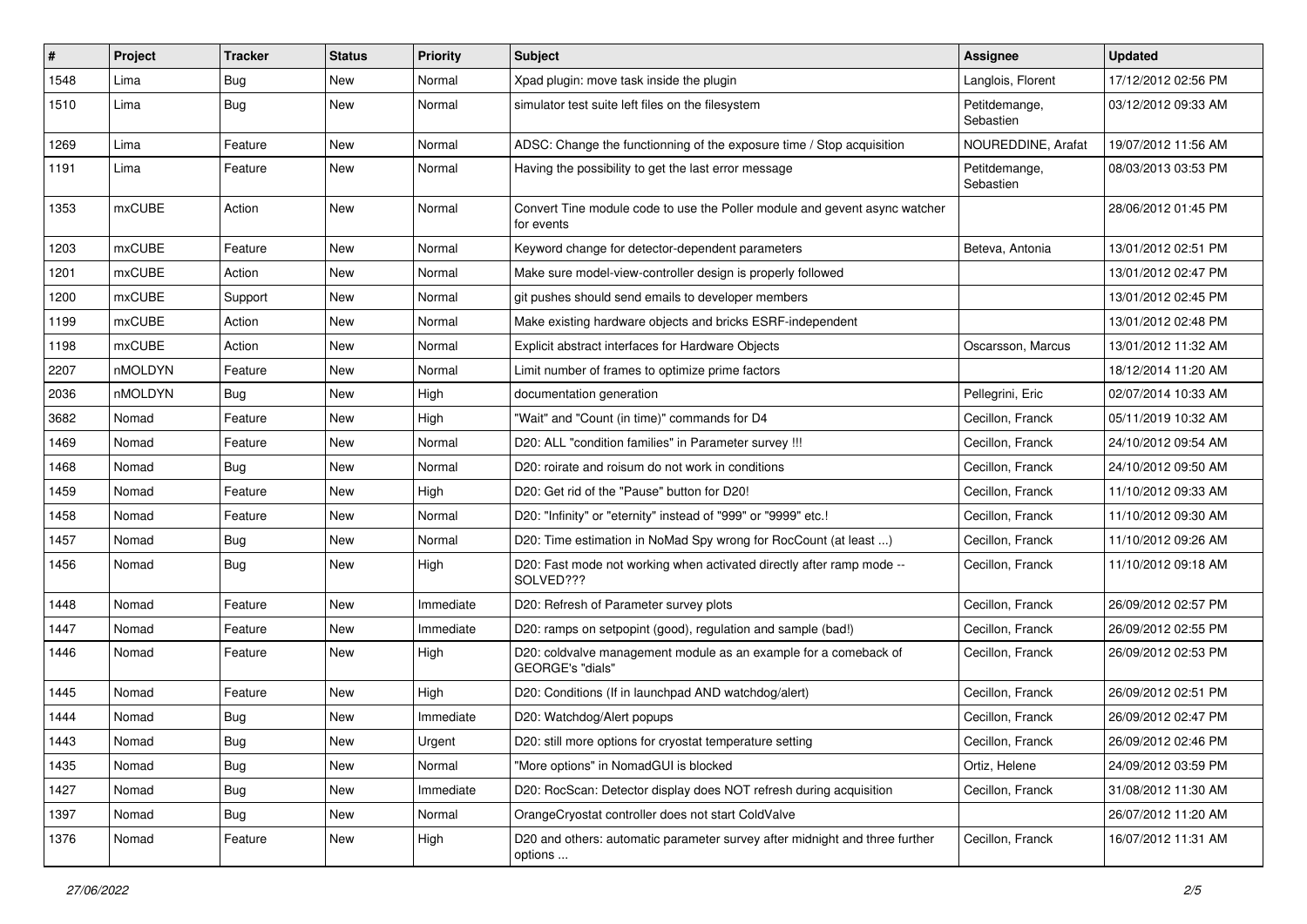| #    | Project | <b>Tracker</b> | <b>Status</b> | Priority  | <b>Subject</b>                                                                                          | <b>Assignee</b>  | <b>Updated</b>      |
|------|---------|----------------|---------------|-----------|---------------------------------------------------------------------------------------------------------|------------------|---------------------|
| 1366 | Nomad   | Feature        | New           | High      | D20: beam parameters (sample pressure Psample) in SPY!                                                  | Cecillon, Franck | 11/07/2012 05:13 PM |
| 1365 | Nomad   | <b>Bug</b>     | <b>New</b>    | High      | Spy window places itself in some inconvenient place on the desktop                                      | Cecillon, Franck | 11/07/2012 10:21 AM |
| 1364 | Nomad   | Feature        | New           | High      | Furnace PID - more flexibility                                                                          | Cecillon, Franck | 11/07/2012 10:12 AM |
| 1360 | Nomad   | <b>Bug</b>     | New           | Immediate | Missing sample environments: D20 furnace (and D1B furnace and pool-CF<br>119ILHV49)                     | Cecillon, Franck | 09/07/2012 10:13 AM |
| 1359 | Nomad   | Feature        | <b>New</b>    | High      | cryofurnace 119ILHV49 missing as sample environment                                                     | Cecillon, Franck | 07/07/2012 05:37 PM |
| 1357 | Nomad   | Bug            | New           | Normal    | D20: Conditions-Warnings scatter pop-up windows all over the desktop which<br>remain when inactive      | Cecillon, Franck | 26/09/2012 02:44 PM |
| 1355 | Nomad   | Feature        | New           | High      | D20: Switch applying tolerance between regulation and sample in the<br>launchpad                        | Cecillon, Franck | 12/07/2012 01:22 PM |
| 1354 | Nomad   | Feature        | New           | High      | Conditions: Warnings - variables, values in messages and time parameters                                | Cecillon, Franck | 02/07/2012 03:26 PM |
| 1327 | Nomad   | <b>Bug</b>     | New           | Normal    | PolarizationController read actual_state_long                                                           |                  | 07/06/2012 11:10 AM |
| 1240 | Nomad   | Feature        | Resolved      | Normal    | Add pause button in settings tab plugins when possible                                                  | Ortiz, Helene    | 02/03/2012 09:24 AM |
| 1234 | Nomad   | <b>Bug</b>     | New           | High      | Generic scan list not refreshed                                                                         | legoc, yannick   | 20/02/2012 03:34 PM |
| 1189 | Nomad   | Feature        | New           | Normal    | Refresh automatically the list of controllers in Parameter Survey                                       |                  | 16/12/2011 04:37 PM |
| 1186 | Nomad   | Bug            | New           | High      | D20: continuously trying to contac ln2/lhe eurotherms although not meant to be<br>contacted             |                  | 09/12/2011 10:21 AM |
| 1185 | Nomad   | Bug            | <b>New</b>    | High      | D20: High pressure cell values only read when sending set-point                                         | Cecillon, Franck | 09/12/2011 10:20 AM |
| 1184 | Nomad   | <b>Bug</b>     | New           | Normal    | D20: slitm I/r do not always show the right encoder values                                              | Cecillon, Franck | 09/12/2011 10:20 AM |
| 1180 | Nomad   | Feature        | New           | Normal    | Save scan range configuration by (controller, property)                                                 | legoc, yannick   | 30/11/2011 08:59 AM |
| 1177 | Nomad   | Bug            | Resolved      | Normal    | IN3: buttons (stop, pause, continu) always linked to the launch pad                                     | Ortiz, Helene    | 02/07/2012 01:18 PM |
| 1167 | Nomad   | <b>Bug</b>     | New           | Immediate | D20: Changes in fields (title, number of repetitions) NOT taken into account                            | Cecillon, Franck | 25/11/2011 10:05 AM |
| 1165 | Nomad   | Feature        | New           | Normal    | D20: have analogon to the mad command "MOV" in contrast to "POS"!                                       | Cecillon, Franck | 24/11/2011 11:33 AM |
| 1164 | Nomad   | Feature        | New           | Normal    | IN3: Pause/Continu, re-positionning moved axis during pause mode                                        |                  | 23/11/2011 11:02 AM |
| 1163 | Nomad   | Feature        | New           | Normal    | IN3: the same time variable should be used for scan and simple count                                    |                  | 23/11/2011 11:00 AM |
| 1159 | Nomad   | Feature        | New           | Normal    | IN3: Review of output                                                                                   |                  | 23/11/2011 10:57 AM |
| 1158 | Nomad   | Feature        | New           | Normal    | IN3: review spy for slitcomponent controller                                                            |                  | 23/11/2011 10:56 AM |
| 1151 | Nomad   | Feature        | New           | Normal    | IN3: Print a XBU editor                                                                                 |                  | 23/11/2011 09:02 AM |
| 1148 | Nomad   | Feature        | New           | Normal    | IN3: Open scan plot automatically                                                                       |                  | 23/11/2011 08:53 AM |
| 1140 | Nomad   | Feature        | New           | High      | D20: Call/SMS local contact/instrument responsible when timeout in ROC count   Cecillon, Franck<br>mode |                  | 21/11/2011 01:11 PM |
| 1139 | Nomad   | Feature        | New           | High      | D20: Call/SMS local contact/instrument responsible when Nomad Server<br>crashes                         | Cecillon, Franck | 21/11/2011 01:11 PM |
| 1138 | Nomad   | Feature        | New           | High      | D20: Call/SMS local contact/instrument responsible when high pressure drops<br>to zero                  | Cecillon, Franck | 21/11/2011 01:09 PM |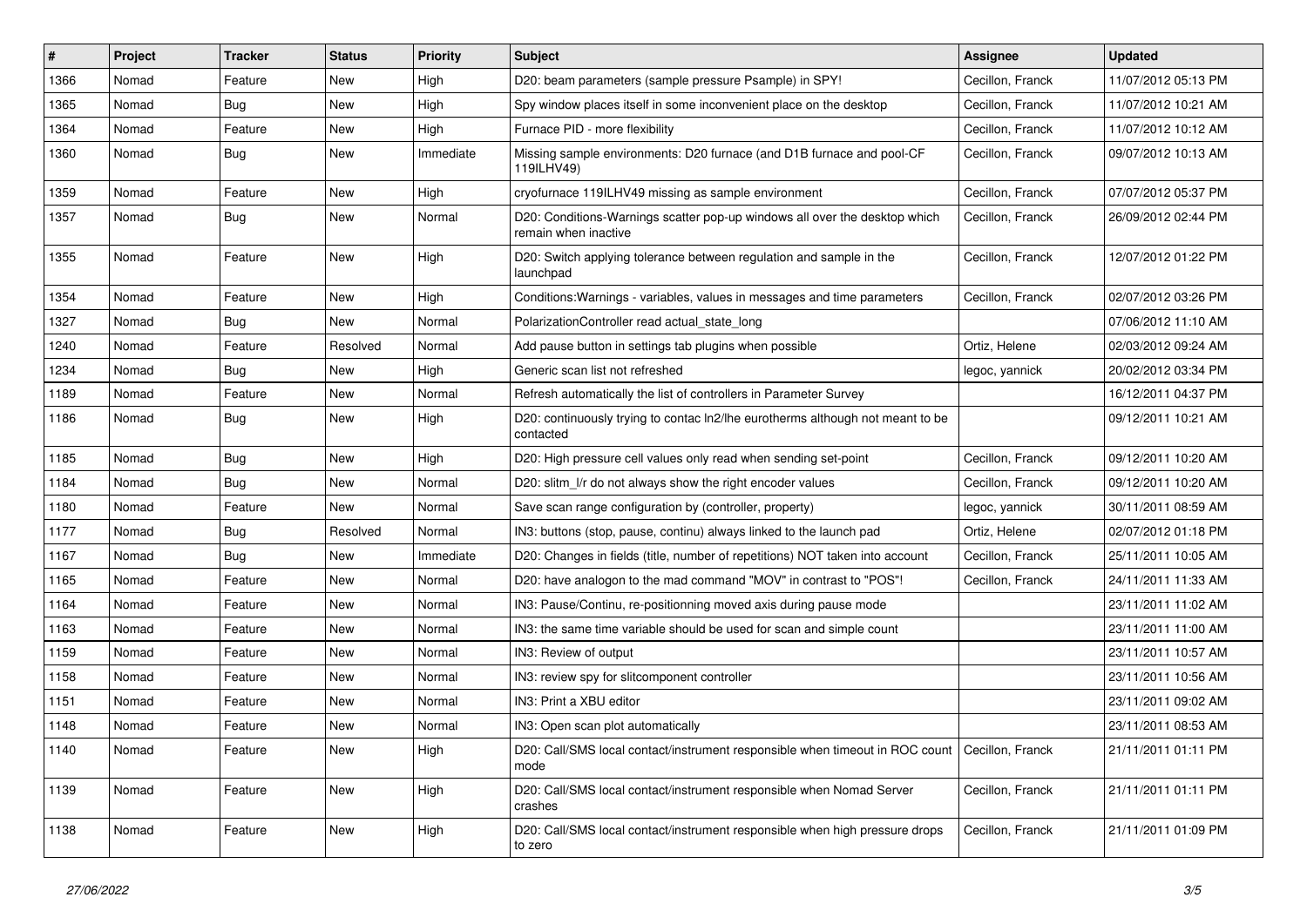| #    | Project          | <b>Tracker</b> | <b>Status</b> | <b>Priority</b> | <b>Subject</b>                                                                              | <b>Assignee</b>             | <b>Updated</b>      |
|------|------------------|----------------|---------------|-----------------|---------------------------------------------------------------------------------------------|-----------------------------|---------------------|
| 1118 | Nomad            | Feature        | New           | Normal          | D20: Monochromator setting - curvature                                                      | Cecillon, Franck            | 08/11/2011 09:41 AM |
| 1110 | Nomad            | Feature        | <b>New</b>    | High            | D20: copy-paste of text into fields                                                         | Cecillon, Franck            | 02/11/2011 02:22 PM |
| 1108 | Nomad            | Feature        | New           | Normal          | D20: Define sample temperature range, when outside consider sample stick as<br>disconnected | Cecillon, Franck            | 02/11/2011 02:07 PM |
| 1107 | Nomad            | Feature        | New           | High            | Choose wether tolerance applied on Treg or Tsample in launchpad                             | Cecillon, Franck            | 02/11/2011 02:00 PM |
| 1105 | Nomad            | <b>Bug</b>     | New           | High            | Parameter survey viewer not refreshing                                                      | Cecillon, Franck            | 02/11/2011 01:35 PM |
| 1101 | Nomad            | <b>Bug</b>     | New           | High            | time estimation ROC counting                                                                | Cecillon, Franck            | 02/11/2011 01:14 PM |
| 1100 | Nomad            | Feature        | New           | Normal          | stop nosave                                                                                 | Cecillon, Franck            | 02/11/2011 01:06 PM |
| 1091 | Nomad            | <b>Bug</b>     | New           | Normal          | Write mask in energy mode                                                                   | Locatelli, Jerome           | 28/10/2011 11:03 AM |
| 1034 | Nomad            | Feature        | Assigned      | Normal          | IN16 - IN13 - IN10 elastic scan temp data file                                              | Locatelli, Jerome           | 06/09/2011 09:10 AM |
| 1014 | Nomad            | Support        | New           | Low             | Installation package                                                                        |                             | 16/08/2011 05:40 PM |
| 1002 | Nomad            | Feature        | New           | Normal          | Set Division parameter from RioAxis to Axis View                                            |                             | 06/07/2011 08:08 AM |
| 1001 | Nomad            | Feature        | Assigned      | Normal          | Generic sequencer                                                                           | Locatelli, Jerome           | 06/07/2011 07:58 AM |
| 974  | Nomad            | Feature        | New           | Low             | Missing log message when server stopped                                                     |                             | 17/06/2011 12:55 PM |
| 1253 | pyXSW            | <b>Bug</b>     | Resolved      | Normal          | bug with python<2.7                                                                         | Roy, Jerome                 | 21/03/2012 06:03 PM |
| 2189 | shadow3          | <b>Bug</b>     | New           | Normal          | trace.F90 compilation error (reported B Meyer)                                              |                             | 14/11/2014 06:37 PM |
| 1875 | shadow3          | <b>Bug</b>     | New           | Normal          | undulator source                                                                            |                             | 24/01/2014 02:26 PM |
| 1874 | shadow3          | <b>Bug</b>     | New           | Normal          | end.xx files                                                                                |                             | 24/01/2014 02:09 PM |
| 1805 | shadow3          | Bug            | New           | Normal          | "internal" calculation of parameters for paraboloid                                         |                             | 22/11/2013 02:42 PM |
| 1704 | shadow3          | Feature        | <b>New</b>    | Normal          | srcomp, abrefc and jntpscalc                                                                |                             | 13/05/2013 10:52 AM |
| 1703 | shadow3          | Support        | New           | Normal          | broken link to git repository?                                                              |                             | 13/05/2013 03:25 PM |
| 1680 | shadow3          | <b>Bug</b>     | Resolved      | Normal          | bug in shadow concerning electric fields                                                    | Sanchez del Rio,<br>Manuel  | 15/03/2013 04:12 PM |
| 1461 | shadow3          | <b>Bug</b>     | New           | Normal          | Neede upgrade of xsh run in shadowvui macros to work with shadow3                           | Sanchez del Rio.<br>Manuel  | 12/10/2012 11:52 AM |
| 1460 | shadow3          | <b>Bug</b>     | Resolved      | Normal          | Problems with mosaic crystals                                                               | Sanchez del Rio.<br>Manuel  | 11/04/2013 09:28 AM |
| 906  | shadow3          | Bug            | New           | Normal          | read/write compatibility in shadowvui and shadow3                                           |                             | 14/03/2011 04:27 PM |
| 1709 | <b>SXtalSoft</b> | <b>Bug</b>     | Resolved      | Normal          | Image transformation is not working                                                         | Cermak, Petr                | 24/05/2013 06:59 PM |
| 1698 | <b>SXtalSoft</b> | <b>Bug</b>     | New           | Normal          | file location                                                                               | Cermak, Petr                | 24/05/2013 11:08 AM |
| 1544 | SXtalSoft        | Feature        | New           | Normal          | Colours for unindexed peaks                                                                 | Cermak, Petr                | 20/05/2013 08:38 PM |
| 1543 | <b>SXtalSoft</b> | Feature        | Resolved      | Normal          | Show the header of the images                                                               | Rodriguez-Carvajal,<br>Juan | 03/05/2013 08:10 AM |
| 1542 | SXtalSoft        | Feature        | <b>New</b>    | Normal          | Saving the state of a session to recover it later                                           | Cermak, Petr                | 04/12/2012 06:08 PM |
| 1541 | <b>SXtalSoft</b> | Feature        | Resolved      | Normal          | Reset item in File menu is not working properly                                             |                             | 20/05/2013 08:37 PM |